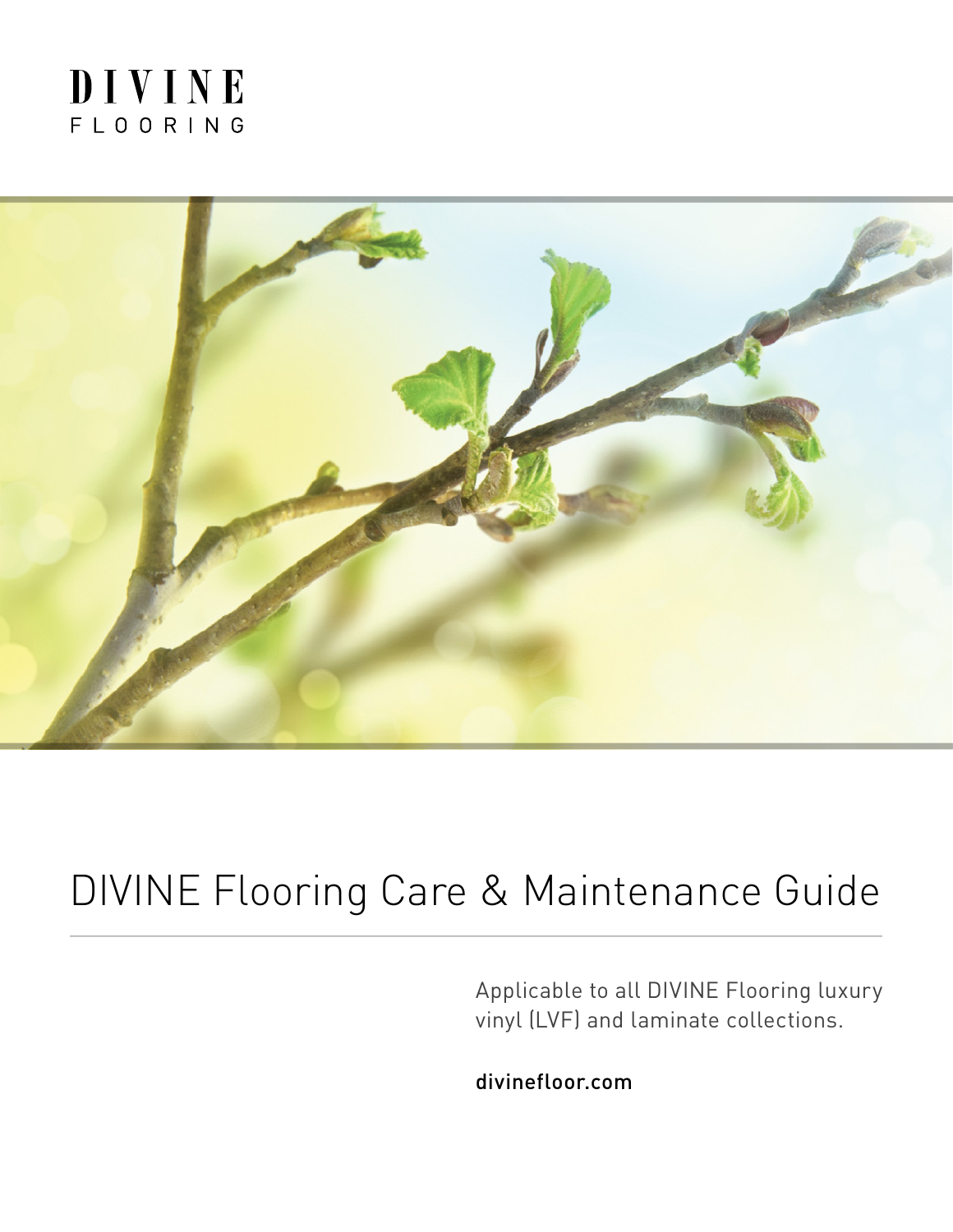# congratulations!



Luxury vinyl and laminate flooring capture the essence of wood, tile or stone at an affordable price. They are resistant to scratches and scuffs and are ideal for families on the go.

### WHAT YOU NEED TO KNOW

Our DIVINE LVF (Luxury Vinyl Flooring) and Laminate Floors are durable and easy to keep clean. With proper protection and regular maintenance, your floor will retain its beauty and sustain its performance for many years to come.

Although DIVINE LVF and Divine laminate products are durable, all floor coverings require some care to look their best, and potential problems can be prevented before they occur by following our guidelines. The type and frequency of traffic on your floor will determine the frequency of maintenance needed.

The color will also have some impact on how much ongoing care may be necessary. For example, solid colors will visually show scuffs, scratches, dirt, and general wear to a greater degree than multi-colors or patterns. White or light colors will visually show staining to a greater degree than a darker color. For this reason, solid color and white floors should receive special attention in regard to preventive maintenance and the amount of care provided.

#### IMMEDIATELY AFTER INSTALLATION FLOOR CARE

- Floor protection should always be used by installers when moving heavy objects such as appliances across your new floor.
- You can use a soft broom to sweep your floor or use a vacuum to remove all installation dirt and grit.
- **Example 1** Lightly damp mop with a tightly wrung mop to avoid unnecessary water volumes.

#### KEEP IN MIND

If your floor was glued down:

- n Remove any leftover adhesive residue on floor surface using a clean cloth dampened with mineral spirits.
- n Allow 3-4 hours given the adhesive time to set up before walking on floor surface.
- Do not place furniture, fixtures or allow rolling traffic on surface of newly installed floor for at least 48 hours.
- <sup>n</sup> Avoid wet cleaning the new floor for 72 hours to allow the Divine LVF Adhesisve to fully cure.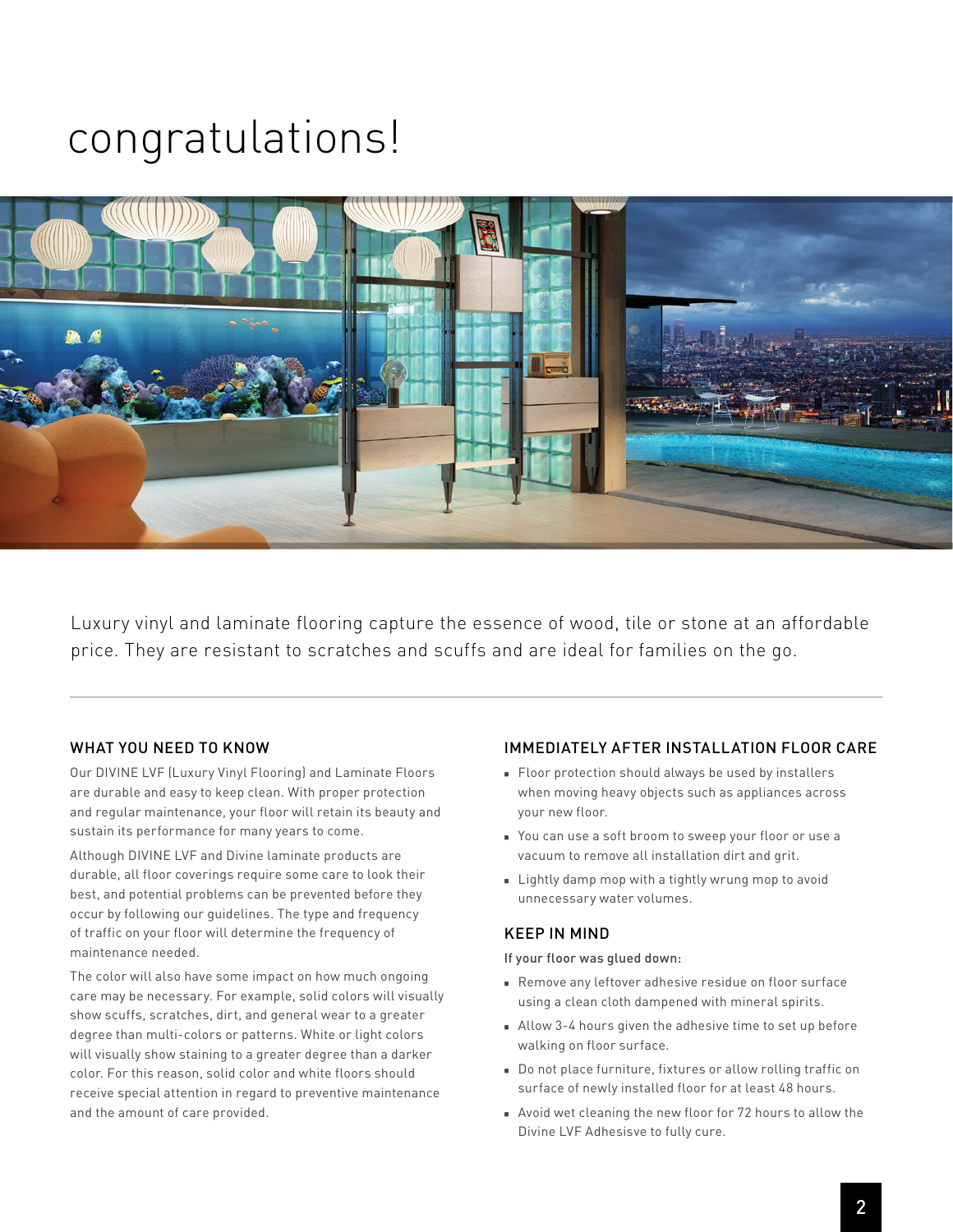## maintenance tools and products



### DIVINE SURFACELIFT™ MAINTENANCE KIT

- One Mop Head + one Telescopic Handle
- **n** One Reversible Microfiber Mop Cover
- n One 800 ml (27 fl. oz) DIVINE RENU Cleanser (spray bottle) \**for daily and weekly routine maintenance* \**and for Deep-Cleaning Maintenance or Heavy Duty Cleaning*
- One 250 ml (8.5 fl. oz) bottle of SERUM Concentrated Cleanser \**bottle contains 5 refills*
	- \**for refill (concentrate cleaner to mix with water)*



surfacelift

RENŪ

surfacelift

**SERUM**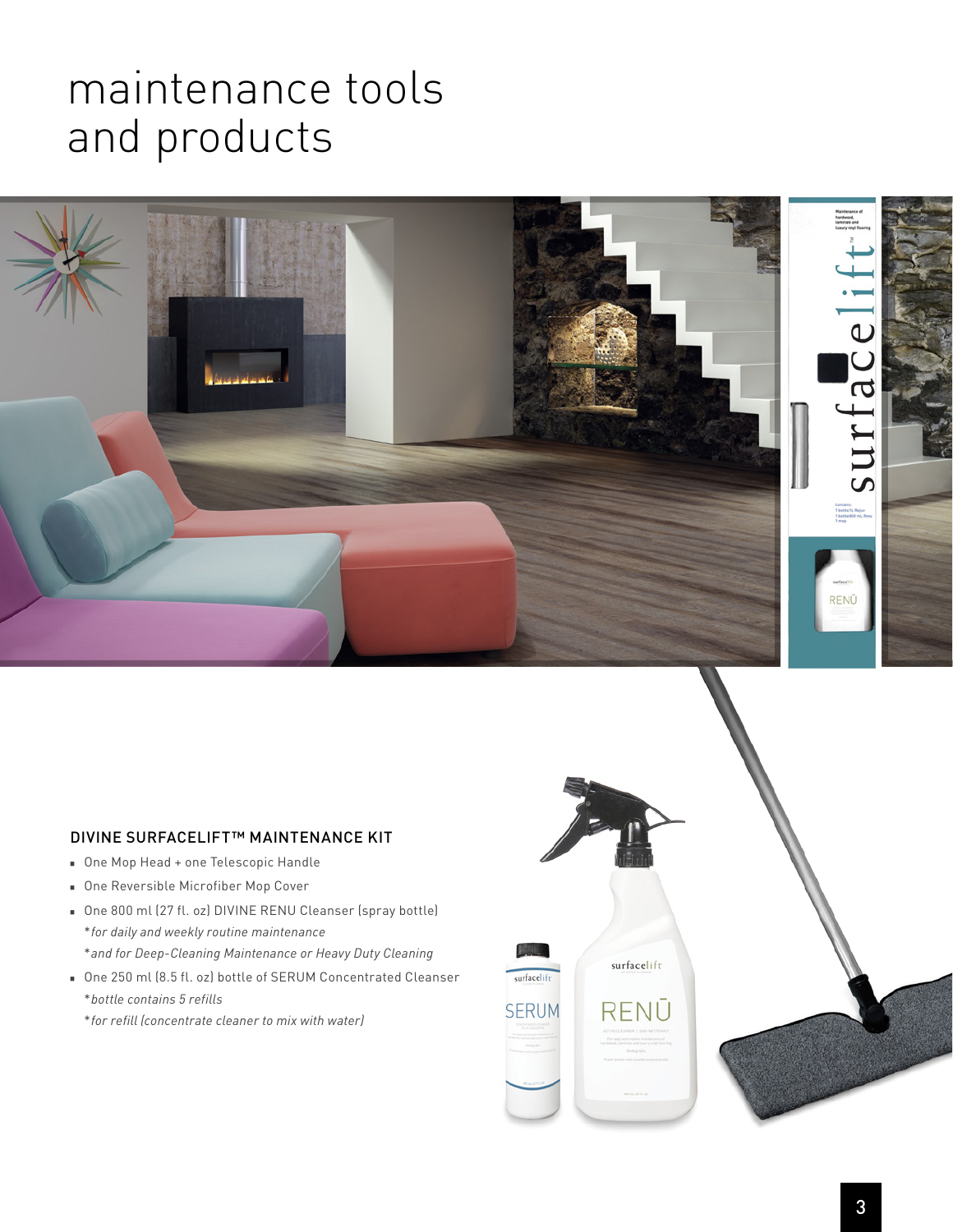## routine maintenance guidelines for flooring



To ensure a durable finish and to maintain a beautiful and clean floor follow these guidelines:

### ROUTINE CLEANING

- Sweep or vacuum the floor to remove all loose dirt, dust, and grit of any kind to avoid scratching your floor surface.
- **Journal** Using our ecologically friendly all in one cleaner, Surfacelift RENU, sprayed onto our Divine floor mop, go over your floors surface and let dry. Our care product will not leave a residue or streaking. Surfacelift RENU is the perfect cleaner for a small clean up, routine cleaning or to apply directly to a stubborn spot.

### LONG TERM CARE FOR DIVINE LVF

It's natural for all types of flooring to lose their luster over time and in consideration of the traffic level. With this in mind, it may be required to apply Hilway Direct Matte Floor Finish as this can provide up to a year of protection in high traffic areas. This can be purchased directly at www.1877floorguy.com.

#### HILWAY MATTE FLOOR FINISH APPLICATION **DIRECTIONS**

**Nacuum floor surface or dry sweep with broom and than** damp mop floor to remove all loose dirt and grit from floor.

- Apply Hilway Direct Matte Floor Finish undiluted in a thin, even coat using a Divine microfiber applicator mop. Never use a treated dust mop like a Swiffer.
- <sup>n</sup> Applying 2-3 coats is necessary. Allow each coat to air dry completely before applying next coat(typically 30-60 minutes).
- n Allow floor to dry overnight before exposing to high traffic use.

### AVOIDING COMMON REASONS OF FLOOR DAMAGE

The single greatest cause of damage to any flooring or floor finish is abrasives such as dirt, grit, pebbles etc. Walk off mats at entrances and doorways are highly recommended whenever possible. Always use non-staining floor protectors under heavy furniture, chairs, tables and other objects with legs.

#### Our Tips:

- n Replace the microfiber mop cover when soiled and dirty.
- <sup>n</sup> Microfiber is machine washable, but do not use fabric softener during the washing and drying cycles.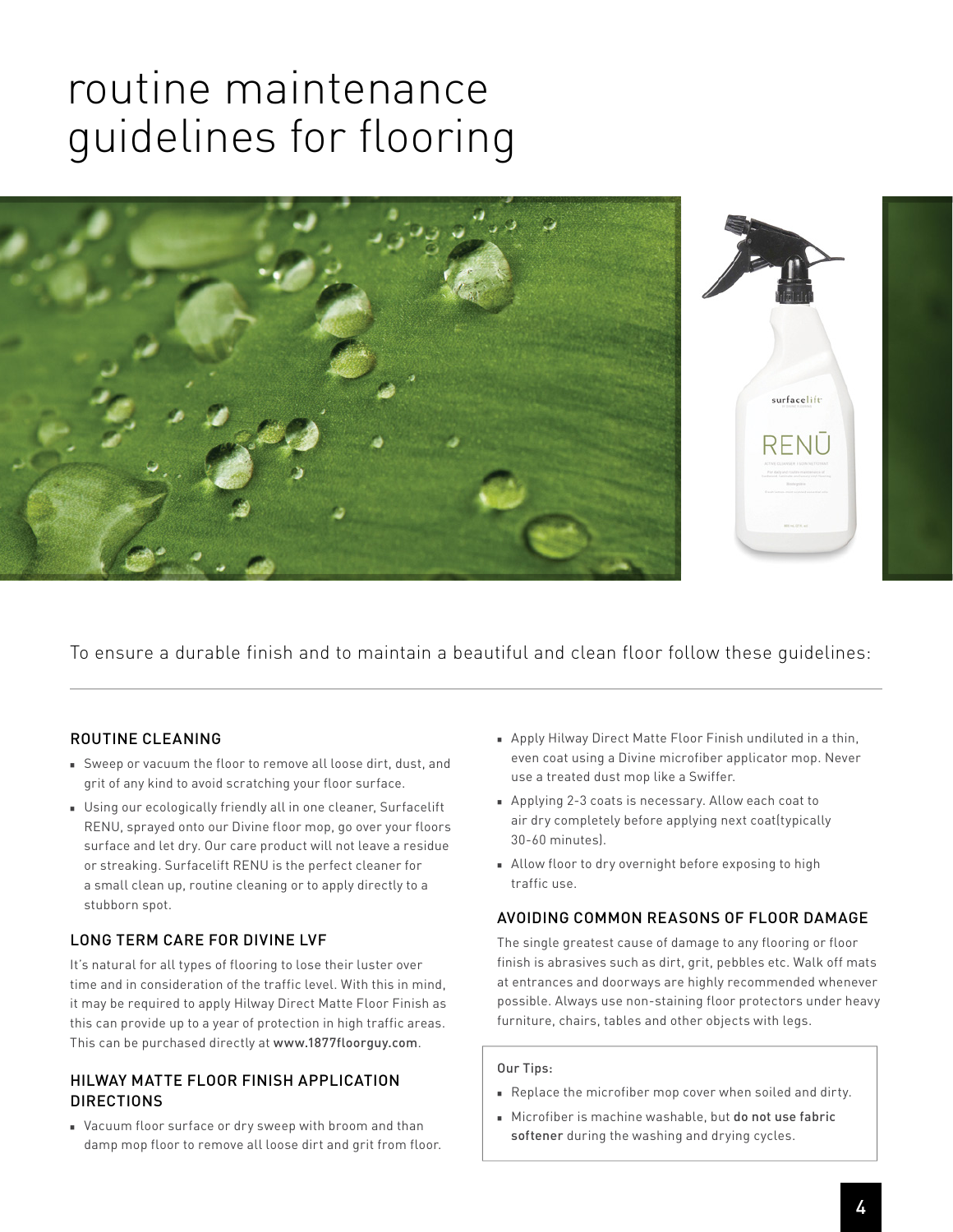### maintenance tips: problems & solutions



Here are some useful tips that will allow you to preserve the beauty of your floor after some household accidents:

| <b>PROBLEM</b>                                     | <b>SOLUTION</b>                                                                                                                     |
|----------------------------------------------------|-------------------------------------------------------------------------------------------------------------------------------------|
| Food/drink stain & spills                          | Immediately wipe with lightly-damp cloth. Spray DIVINE RENU Cleanser to dissolve dirt and<br>wipe the surface area.                 |
| Tough, dark, sticky or greasy stains               | Spray DIVINE RENU Cleanser on a damp cloth, and wipe the surface.                                                                   |
| Tar, asphalt, gummy substance, ink,<br>scuff marks | Use alcohol or mineral spirits or vinegar or lighter fluid with a soft cloth and wipe vigorously.                                   |
| Crayons, lipsticks, felt pen                       | Use alcohol or similar with a soft cloth and wipe gently.                                                                           |
| Candle wax, chewing gum                            | Put a plastic bag with ice cubes on the mark until it hardens, then scrape off carefully with a<br>plastic scraper or plastic card. |
| Blood                                              | Use water with a soft cloth, and wipe gently.                                                                                       |
| Surface scratches, cigarette burns                 | Use DIVINE CONCEAL, with enclosed instructions.                                                                                     |
| Deep scratches, deep gauges or<br>major problems   | Replace the damaged board.                                                                                                          |
| Surface wear, low luster levels                    | Top coating refresh the entire surface with professional assistance. Consult your DIVINE<br>Flooring Authorized Dealer.             |